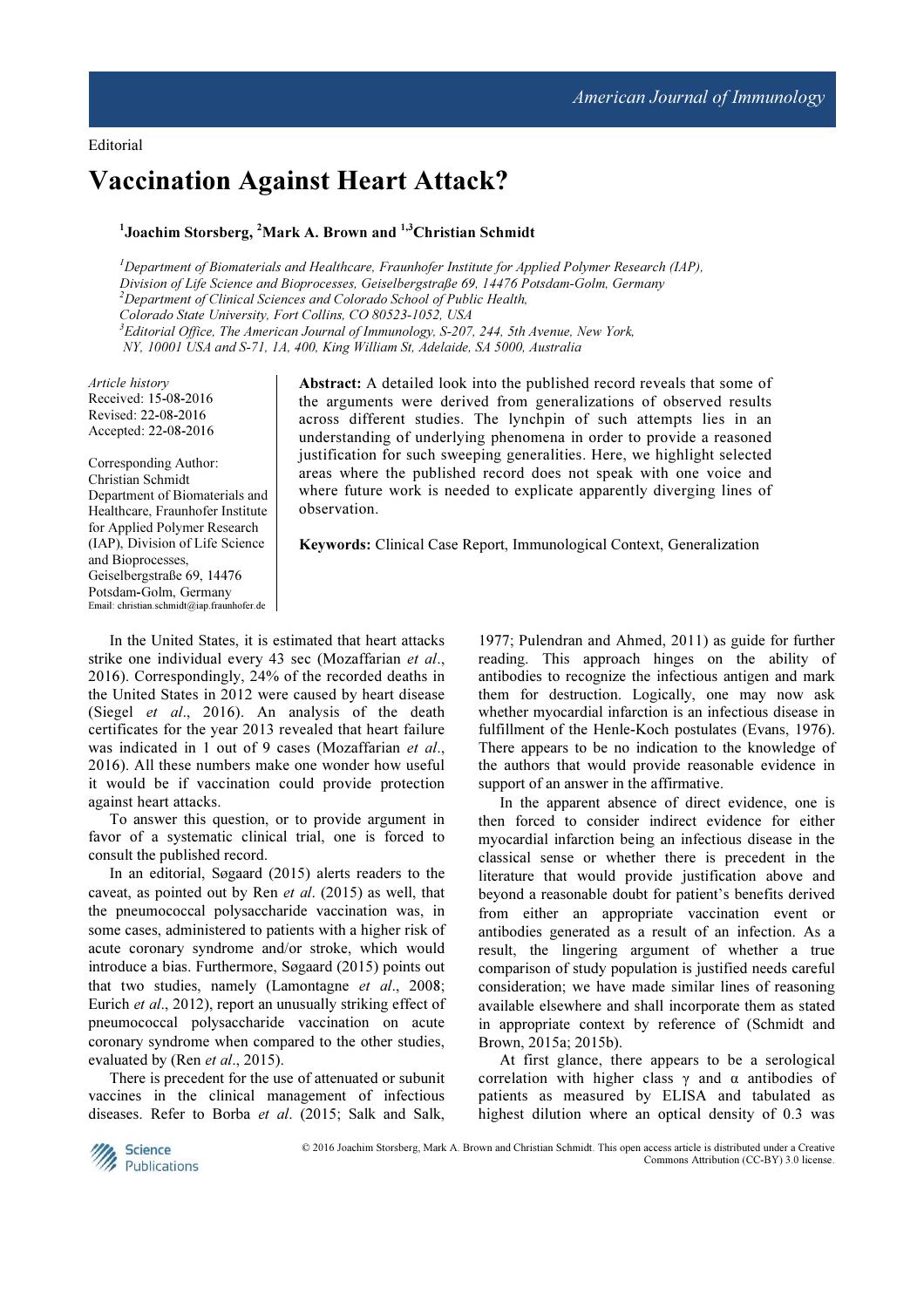observed (Saikku et al., 1988). The authors reported dilutions of  $\geq$  128 for class  $\gamma$  and  $\geq$  32 for class  $\alpha$ antibodies against the Taiwan acute respiratory agent strain of Chlamydia pneumonia (referred to as type strain TW-183 and isolated in 1965 from a child in Taiwan; Grayston et al., 1989; Kuo et al., 1995) with a  $p = 0.00001$  for acute myocardial infarction group versus control and  $p = 0.003$  for chronic coronary heart disease versus control. The authors could not find a significant correlation (defined as p>0.05) when the chronic coronary heart disease group was compared with the acute myocardial infarction group (Saikku et al., 1988). Additional support for this notion is provided by a completely independent study where the C. pneumonia strain IOL 207 was used to test patient's sera to argue that further effort is needed to shed light onto the pathogenesis of coronary heart pathologies (Mendall et al., 1995).

The above-mentioned evidence points to the involvement of two strains of C. pneumonia in pathologies involving coronary heart disease, whilst one strain (TW-182) is implicated to be involved in myocardial infarction, whereas another one, IOL-207, albeit indirectly by virtue of using it as a target to test patients' sera, is ascribed to be of concern in the pathologies of coronary heart disease. If so and how and when and how often, to name a few of the questions that come to mind, remain to be worked out individually and collectively using the whole spectrum of technology available to us; Storsberg and Schmidt (2015) as an introduction.

What about the more than 20 isolates referred to in Grayston et al. (1989)? Are all of them identical with regard to their immunological features? Doubt on this notion was cast by Wagels et al. (1994), where patient's antibodies recognize a pattern of bands in a Western blot of different isolates (Wagels et al., 1994).

Looking from the other side, namely published data pertaining to myocardial infarction and antibodies, one study, for instance, provides data showing that patients at risk of suffering from acute myocardial infarction, at time of analysis, exhibit an elevated level of class γ anti-oxidized low-density lipoprotein while after 30 days of follow-up, the levels of these  $\gamma$  decreased while the levels of  $\mu$ antioxidized low-density lipoprotein increased (all statistically significant with p values below 0.01; Tsimikas et al., 2003). Whilst there is no doubt that the observation is significant, the immunological concept of baseline or alternatively expressed as natural class γ antibodies is not easily defined because memory B cells could secrete  $\gamma$  and, equally, B cell clones could secrete  $\gamma$  in response to contact with foreign material, such as invading pathogens (Gronwall and Silverman, 2014).

The above provides a convincing impetus for a serological monitoring of a given study group to ensure qualified comparisons between study groups are employed if one sets out to argue, say, that there is 'no evidence of association between Chlamydia pneumoniae IgG seropositivity and risks of future myocardial infarction' (quote taken from Ridker et al., 1999; supportive statements are provided by an independent study, e.g., Nieto et al., 1999).

### Conclusion

Serological information accompanying study reports are needed to avoid a comparison of potentially incompatible study groups. Qu et al. (2013) as an example of highlighted issues surrounding an accurate and precise detection of infectious particles in a group of patients.

#### Acknowledgement

Joachim Storsberg and Christian Schmidt gratefully acknowledge support from the Fraunhofer Lighthouse Project Theranostic Implants. Mark A. Brown received financial support from the Short Memorial Endowment and The National Science Foundation (1060548). The content of this paper is entirely the responsibility of the authors and does not necessarily represent the official views of either The Fraunhofer Society for the advancement of applied research or The National Science Foundation.

#### Author's Contributions

Joachim Storsberg and Mark A. Brown: Provided critical input and assisted in revising and improving the paper.

Christian Schmidt: Wrote the first draft of the paper and provided critical input and assisted in revising and improving the paper.

#### Ethics

Joachim Storsberg, Christian Schmidt and Mark A. Brown report no conflicts of interest with regard to this report. Mark A. Brown and Christian Schmidt are members of the Editorial Board of The American Journal of Immunology, are waived from the Article Processing fee for this contribution and receive no remuneration for the editorial work, either individually or collectively.

#### References

Borba, R.C., V.M. Vidal and L.O. Moreira, 2015. The re-emergency and persistence of vaccine preventable diseases. Anais Acad. Bras Cienc., 87: 1311-1322. DOI: 10.1590/0001-3765201520140663